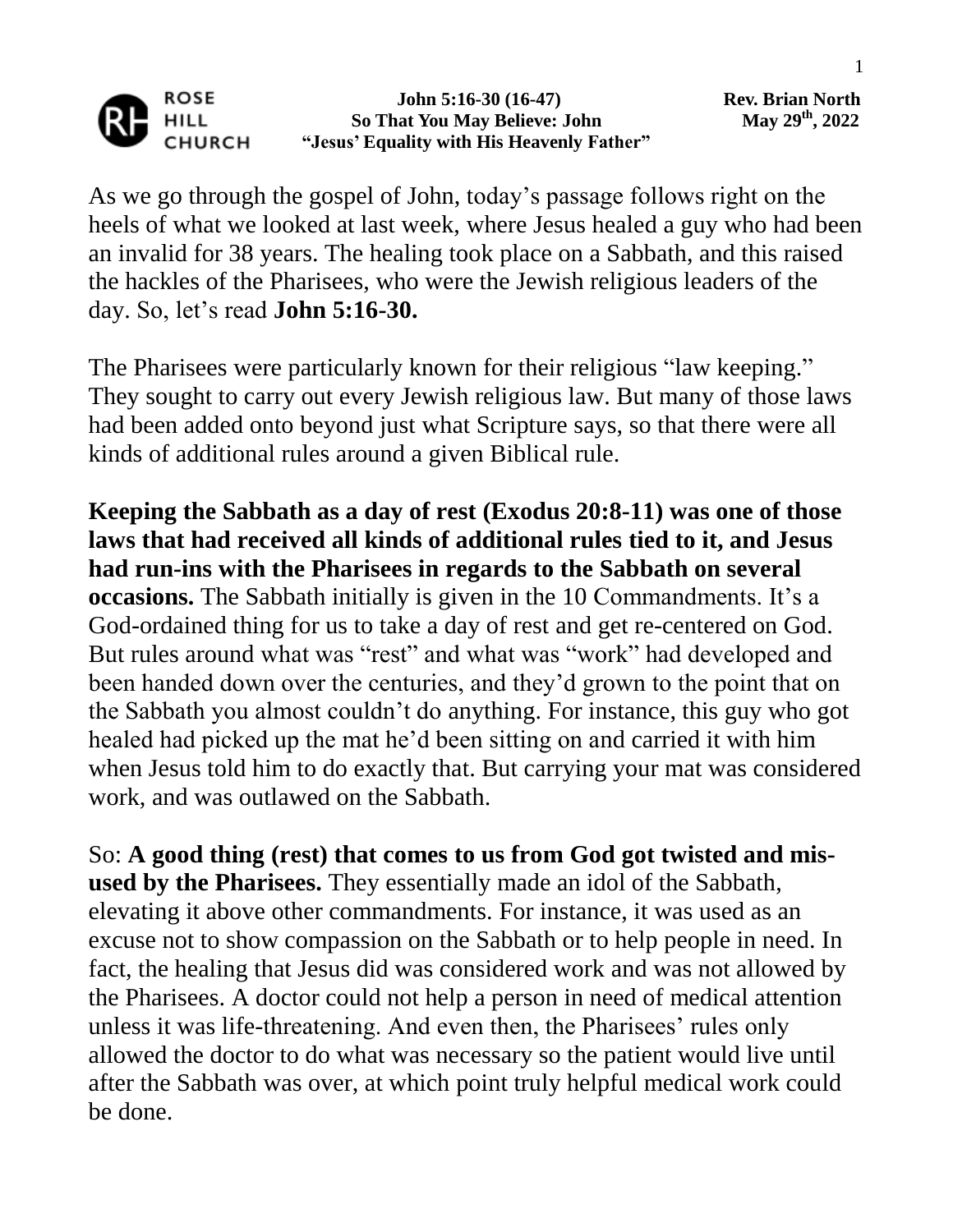Jesus, however, was not against the Sabbath. He simply wanted to return it to its proper place. He understood the spirit of the Sabbath, the intent of the Sabbath, and **Jesus advocated for a third way – the way God originally intended: Not "no Sabbath"…and not "Sabbath to the detriment of people"…but Sabbath as a day from regular work responsibilities to rest, engage in other activities that bring joy, to be with family, and to reconnect with God.**

So, the Pharisees were so focused on their idolatry of the manmade sabbath rules that they couldn't celebrate the grace of God in this guy's life as he's healed. Similarly, but conversely, some people today in America have made such an idol out of what we might call a "manmade law" that they are missing the pain and anguish it is causing people. In light of the events in Uvalde, Texas this past week, I cannot help but draw that comparison to our United States' Second Amendment: the Right to bear arms. Like the Pharisees' fixation on the manmade rules around the Sabbath, some people have become so fixated on the manmade Second Amendment, and created such an idol out of it, that sensible guardrails and rules that could save lives are never put in place. And some of those people – not all of them, but *some* of them – are Christians who ought to know better.

Now, I hear and absolutely resonate with the call of Christians who say, "The problem is deeper. The problem is sin. We've walked away from God, as a nation. If we confessed our sin, repented, and had Jesus at the center of our lives across this country, then this wouldn't be a problem." And to that, I say "Amen and amen." Absolutely. In fact, in regards to sin and its impact on our nation, let me quote my own sermon from just last Sunday (don't think I've ever done this!), before this week's tragedy. I said: **"I don't think it is a coincidence at all that as our nation has gotten further and further away from the Christian faith, and as sin has been endorsed, encouraged, and embraced rather than hated and stopped – as that has happened in our nation, I don't think it's any coincidence that we are getting more hostile as a nation, more broken, more divided; and not just at the macro level, but also at the level of our families, our marriages; Even in the Church, we struggle with buying what the world is selling, rather than turning to**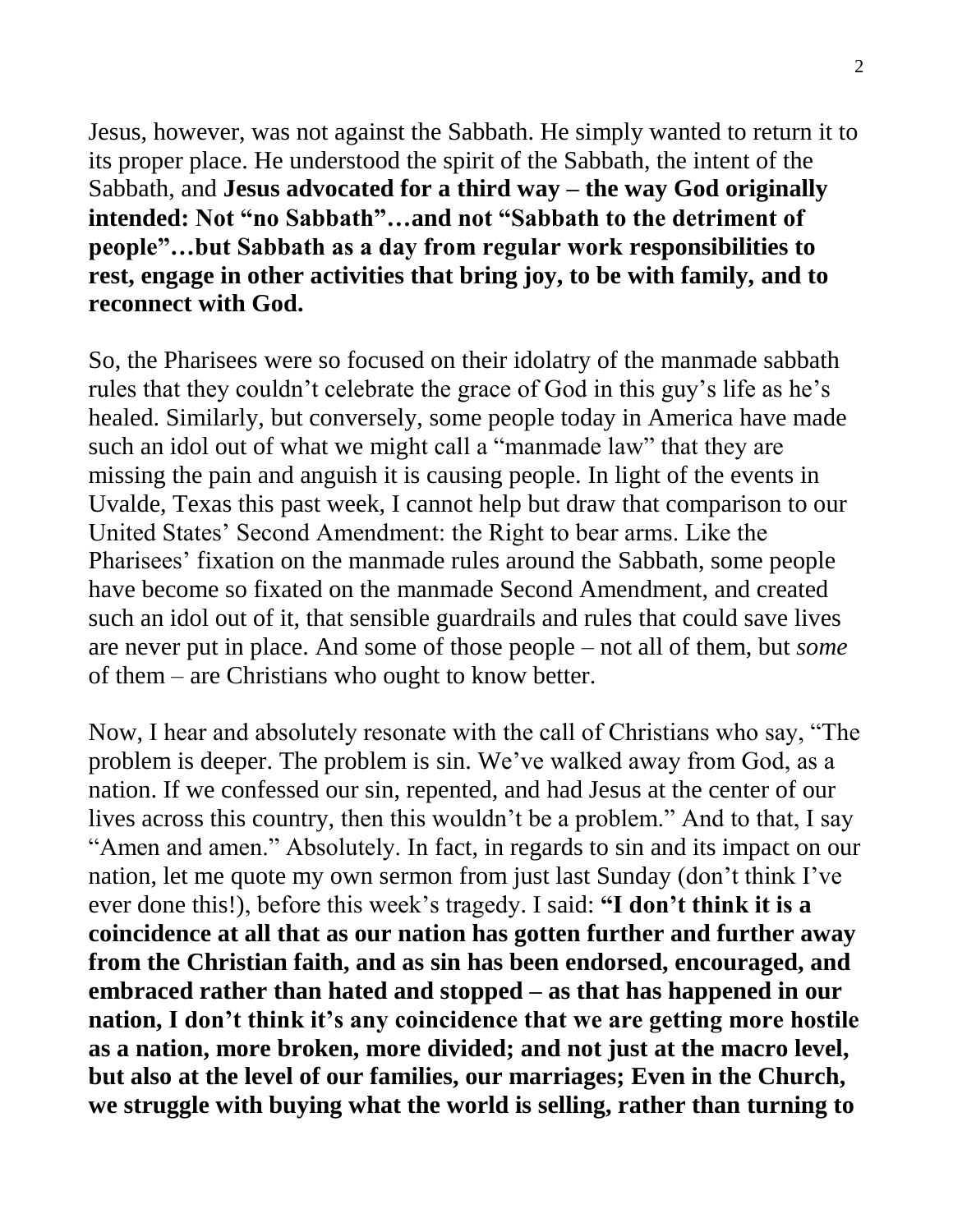**Jesus."** I'm sorry to say that those words about being more hostile were unintentionally prophetic with another round of preventable violence in a school once again. So yes: Our nation needs Jesus; He is the answer. I totally, 100% agree.

## **But Scripture tells us that "faith without works is dead" (James 2:14-26).**

Did Jesus have *faith* that the guy could be healed? Absolutely. Did he stop there? No. He did something about it. He "worked," and he healed the guy, and told him to pick up his mat and walk. It's not an either/or situation, but a middle road that is "both/and." Similarly, we can express our faith in "thoughts and prayers" all we want, and we should do that…it is definitely an expression of faith to pray…*and* we need to put that faith into action to save lives.

And guess what: when we do that, people who aren't Christian are then more likely to turn to Jesus, the one who heals all our ills. If you question the importance of Christians putting their faith in action to curb this problem in our nation, maybe this will help: An article in the Seattle Times yesterday, that actually came from the New York Times, which means it unfortunately has a wider audience, said this about the company that made one of the guns the shooter used this last week, **"The week before the Texas shooting, Daniel Defense [the gun-maker] posted a photograph on Facebook and Twitter, showing a little boy sitting cross-legged, an assault rifle balanced across his lap. 'Train up a child in the way he should go,' the caption reads, echoing a biblical proverb. 'When he is old, he will not depart from it'" (Seattle Times, May 28, 2022).** That's not just *echoing* a biblical proverb, it's quoting Proverbs 22:6 verbatim to promote assault rifles – with a kid at the center of it. I don't get offended at much, but I find that an offensive use of Scripture, even if it is intended to communicate training a child how to use a gun responsibly and ethically. I'm not sure what its intent is – but it's from a gun company, who wants to sell guns, using a child and the Judeo-Christian faith to sell an instrument of death.

When we Christians say we're pro-life  $-1$ 'm in that camp, our church and our denomination are in that camp – when we say we value life in the womb but then won't support changes to save students' and teachers' lives, or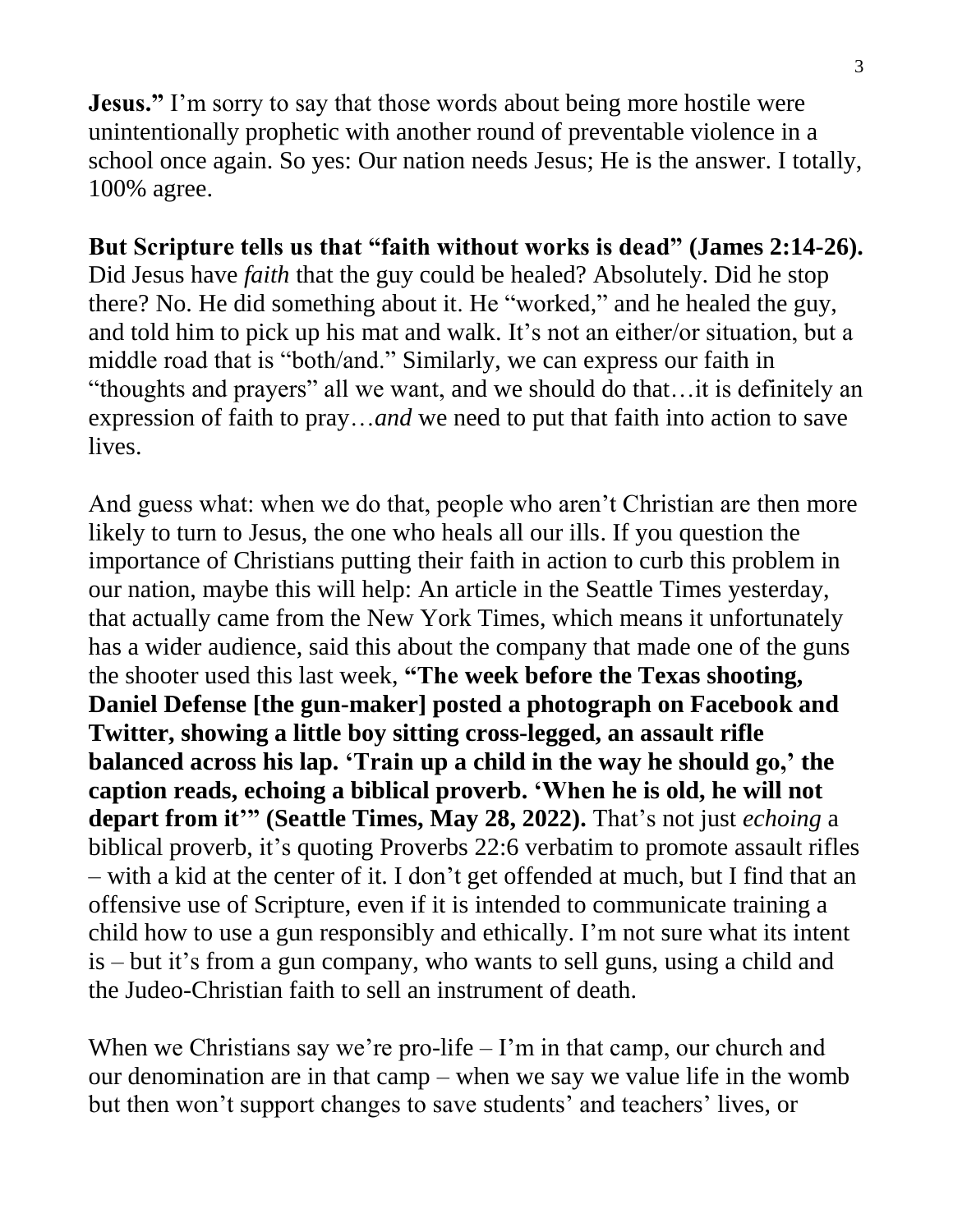people shopping in a grocery store or people gathered in church…When we won't support some changes that would save lives because we love unrestricted access to an instrument of death more: that turns people away from Jesus. It turns them away from the solution we believe and proclaim is needed.

**How can we expect our neighbors and a whole nation to turn to Jesus, when we won't put our faith into action and do something to save lives?**  We end up perpetuating the unfortunate man-made tradition of Christians being one of the top reasons people refuse to follow Jesus. We have to put our faith into action – even when it breaks (or bends) our beloved man-made rules. Jesus did it right here on the Sabbath. He broke the man-made idolatrous Sabbath rules. Not because he hated the Sabbath or wanted to do away with the Sabbath, but because this guy's health and well-being were more important. Jesus is upholding the Sabbath, and he's upholding life. Can't we do the same thing for our fellow beings who are made in the image of God? *Shouldn't* we do the same thing? Doesn't Scripture tell us to do the same thing? Isn't this the kind of thing Jesus meant when he said, **"Let your light shine before others, so that they may see your good deeds, and glorify your father in heaven" (Jesus, in Matthew 5:16).** Jesus lives this out in healing this man, and he calls us to do the same thing.

Now, when Jesus defends his action against the Pharisees, it ticks them off. And because Jesus calls God his Father, which to their way of thinking was equating himself with God, they get even angrier and John tells us that they tried all the more to kill him. Verse 19 says, "Jesus gave them this answer," though we don't actually get a question from the Pharisees here. Elsewhere – like earlier in John's gospel when Jesus overthrew the money-changing tables in the temple – they asked him what his authority was to do that. And there seems to have been the same question asked here, or at least it was going through their heads, because that's the question that Jesus addresses. And essentially: **Verse 19 through verse 47 consists of two themes: 1) Jesus gives evidence for why he has the authority – not only to heal on the Sabbath, but to put himself on equal footing with God. 2) Jesus gives the implications of believing, or not believing, who Jesus says he is.**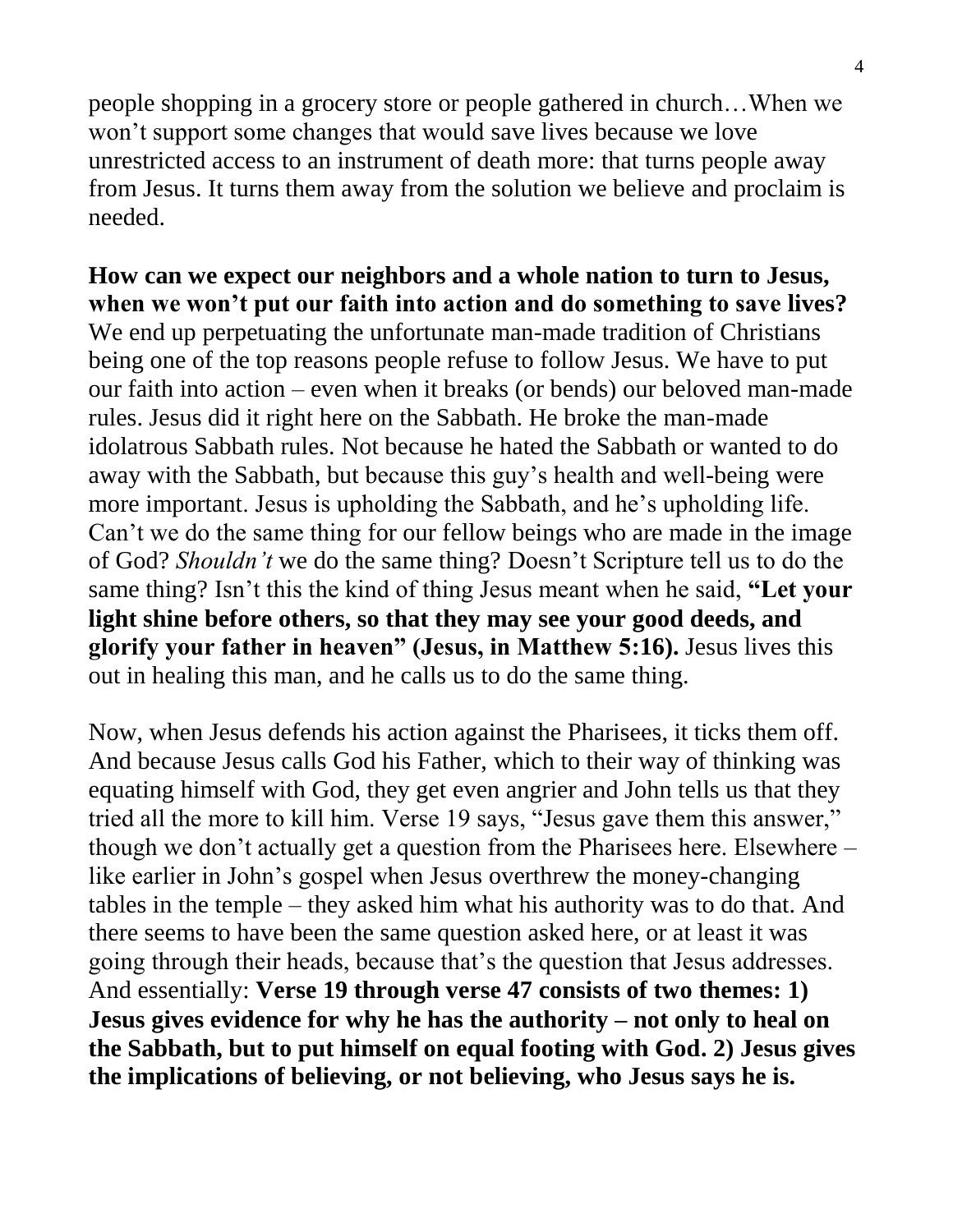So, I know we read only through verse 30, but all of this ties together, and the rest of the sermon will take us through verse 47. Let me pull out some key verses that summarize Jesus' points.

First, in verse 21, Jesus says that he can only do what the Father does. They work closely together – hand-in-hand, we might say. So, the healing that just happened that the Pharisees are upset about? It comes from God the Father, the giver of the Sabbath. The fruit of this is given in verse 23, **"That all may honor the son just as they honor the father; whoever does not honor the son does not honor the father, who sent him" (John 5:23).** This emphasizes the centrality of Jesus. To acknowledge that God exists, to say "I believe in God" like in a generic way, but then not to say the same thing about the Son – Jesus – is to in effect negate one's belief in God. Jesus is saying that belief in him, in Jesus, matters. If you want to honor God, then honor the Son, Jesus. If you won't honor Jesus, then you can't honor God.

Verses 24-30 then flesh out the ramifications of this for those who honor Jesus or who don't. Those who do will rise to life, and those who don't will rise to condemnation. This kind of teaching from Jesus is what gives rise to Paul's famous words in Romans 8:1-2, **"For there is now no condemnation for those who are in Christ Jesus, because through Christ Jesus the law of the Spirit who gives life has set you free from the law of sin and**  death" (Romans 8:1-2). Jesus has taken that condemnation upon himself on the cross, and the penalty for our sin has been paid by him. This opens the door to eternal life with him.

Verses 31-47 then continue the theme of his authority – where it comes from, proof of this, and so forth. There are three "testimonies" to Jesus' authority that he cites, which is no accident on his part, as it meets an Old Testament requirement for convicting someone of certain crimes: 1 witness wasn't enough. It took at least two, and three was much preferred. So, Jesus gives three.

**First, is the testimony of John the Baptist (John 5:33-35).** You'll recall that the first chapter of John spent quite a bit of time on John the Baptist. When John burst onto the scene as a "voice of one crying out in the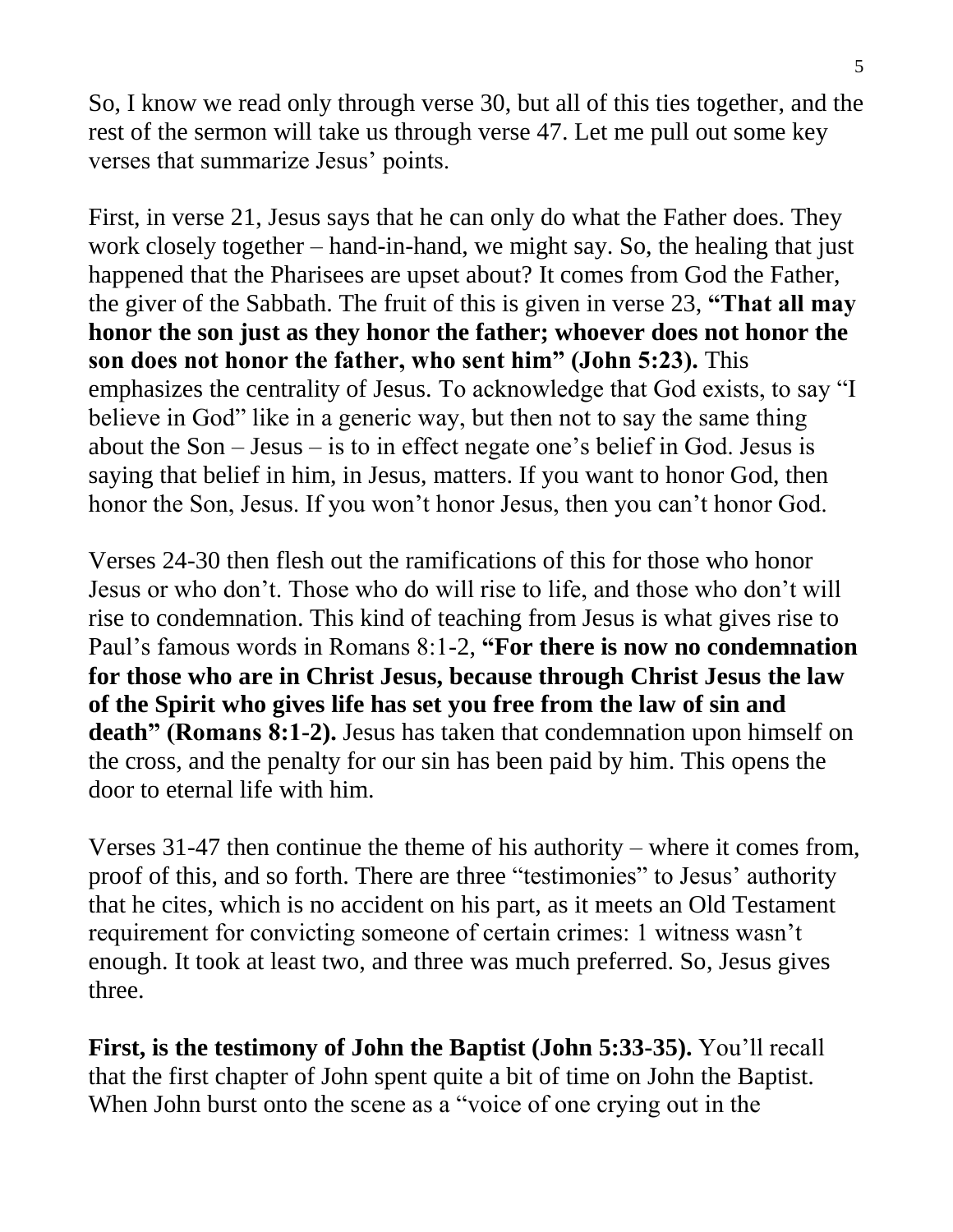wilderness" there was a lot of speculation in the Jewish community that he was the long-expected Messiah. The Jewish religious leaders went out into the wilderness to investigate and see what he was all about. And John told them straight up, "I'm not the one, but there's another who's coming after me who is." And then he very specifically pointed people to Jesus, saying that he was the one they're looking for. Now, here, Jesus kind of discounts John's testimony because from his perspective it's the least powerful of the three he gives, but he also knows his audience, and his audience values human opinion. So, he includes it here.

## **Second, is the testimony of Jesus' heavenly Father (John 5:36-38).** So

now the pendulum swings from human testimony, to supernatural testimony…to heavenly testimony. This takes the shape of works that his Father gives him to do, and things the Father has done that directly testify. In the latter category we might count Jesus' birth, his baptism where the voice of God declared that Jesus was his son, with whom he was well-pleased; Jesus' transfiguration; and of course Jesus' resurrection. All of these are things that God the Father does to testify to who Jesus is.

The works that Jesus does are the miracles that he does. There are too many in that Jesus does to list them all here, but there are more since Jesus' day, of course. I've experienced a miracle healing in my lower back – not 100% but 50% at least, and I literally felt things moving in my back as people prayed for me. It's one of the things I hold onto as a reminder of Jesus' work in my life. The 17<sup>th</sup> Century scientist, mathematician and scholar Blaise Pascal had an incredible, 2-hour miraculous encounter with Jesus that changed his life. He wrote his experience down, and here's what he wrote:

"Monday, 23 November, feast of St. Clement…From about half past ten at night until about half past midnight,

## FIRE.

GOD of Abraham, GOD of Isaac, GOD of Jacob not of the philosophers and of the learned. Certitude. Certitude. Feeling. Joy. Peace. GOD of Jesus Christ.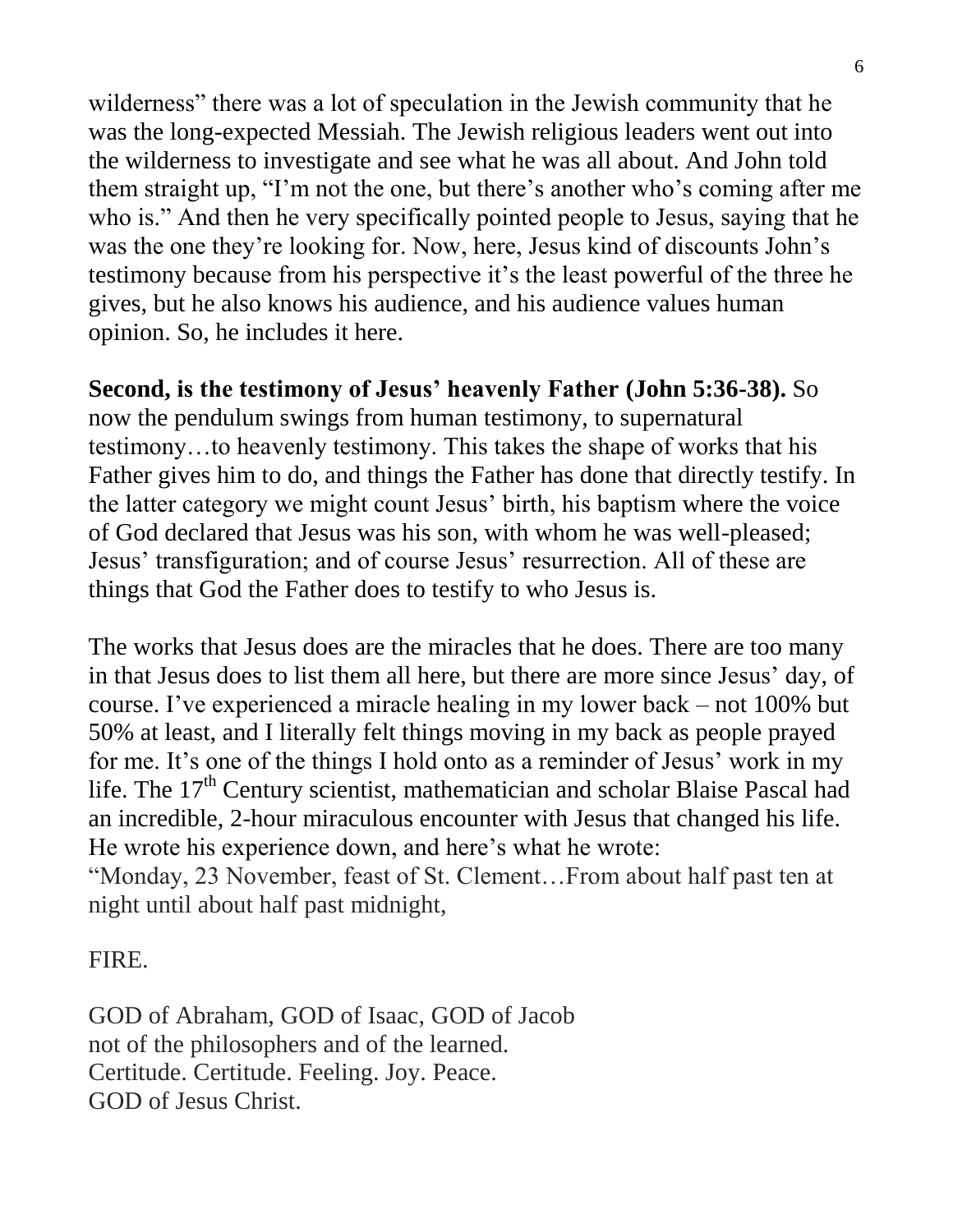My God and your God. Your GOD will be my God. Forgetfulness of the world and of everything, except GOD. He is only found by the ways taught in the Gospel."

Who knows exactly what he experienced, but it was a miracle presence of God that he could only describe as "Fire." He wrote this down on a piece of paper that he then sewed into his coat, so he would never forget how God had met him in that event. The miracles that God works through Jesus testify to who Jesus is.

**Lastly (5:39-47), is the testimony of the Scriptures.** Keep in mind, when Jesus says this, he's speaking of the Old testament – verses and passages that he fulfills. He's not even counting the New Testament because it hadn't been written yet. But clearly, the New Testament is also Scriptural testimony to who Jesus is. So, going all the way back to Moses' writings – which takes us all the way back to Genesis – all of it points to, and testifies about, Jesus. And Jesus closes it out by saying that those who won't accept what Moses wrote as looking ahead to Jesus, won't come to faith in Jesus. The Scriptures are the key testimony to who Jesus is, and ultimately, they point us to him.

You put it all together, and **Jesus is saying: "I matter more than any human rules, regulations, concoction of spirituality, or efforts at works righteousness. You say you believe in God? Then believe in me. Not just because I say so, but because of how God the Father works through me and because of the testimonies to who I am."** As Jesus says to his disciples at the end of Matthew's account of his life: "All authority in heaven and on earth has been given to me." We see this claim of Jesus' in so many places.

So, let's receive him, believe him, and live for him as lord of our lives in such a way that others will be drawn to him. It will mean setting priorities differently, like valuing life over death, and doing so enough to put our faith into action. It will mean ordering our life around his word and his will and his way. It will mean confessing our sin when we fall short of his glory. It will mean setting a side our pride and our personal desires, and instead: daily taking up our cross and following him, as he invites his disciples to do. But